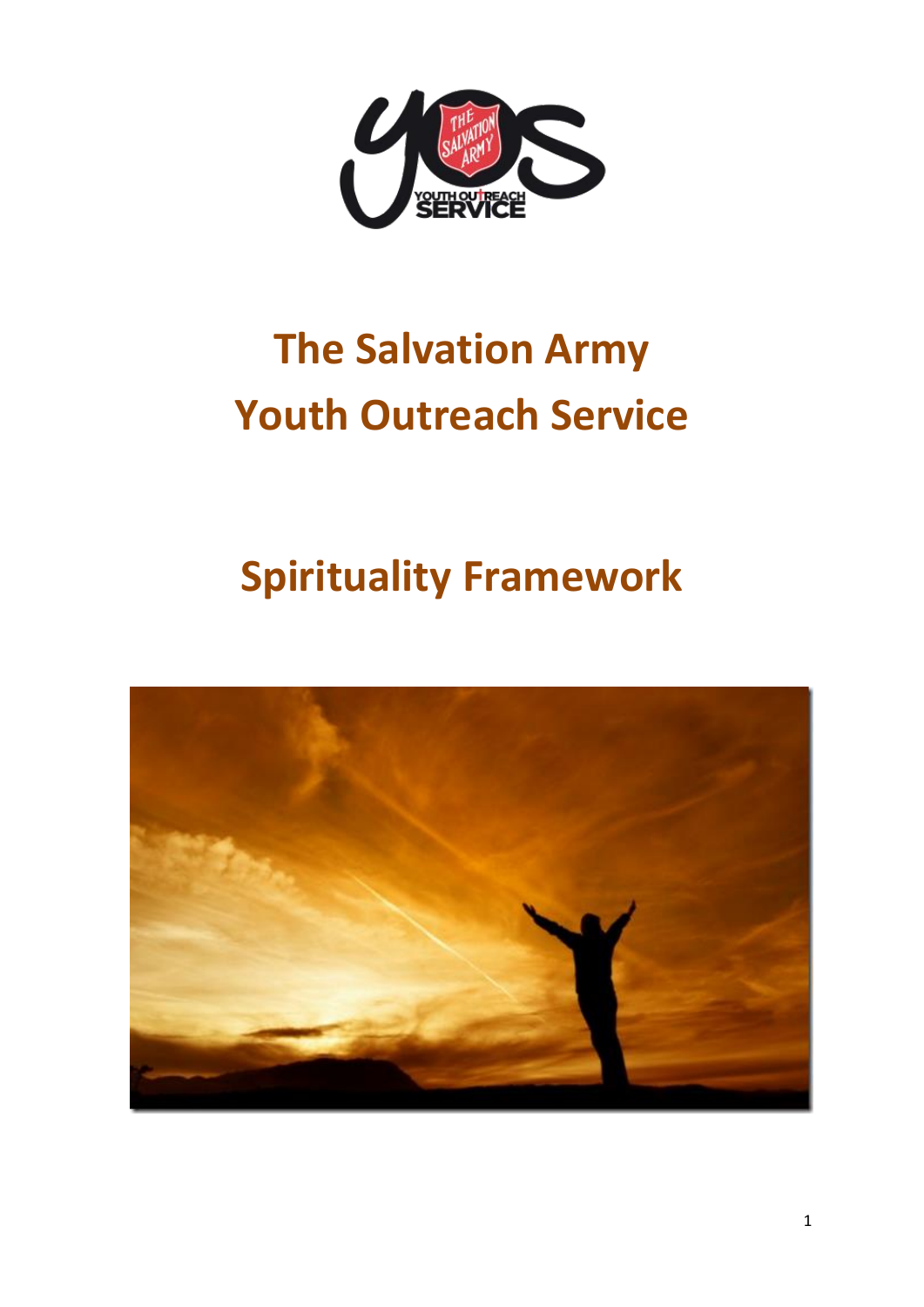# **Contents**

| The Salvation Army: Understanding the Broad Foundational Context that Informs Practice |  |
|----------------------------------------------------------------------------------------|--|
|                                                                                        |  |
|                                                                                        |  |
| The Salvation Army Social Program Department Fundamentals Framework  4                 |  |
|                                                                                        |  |
|                                                                                        |  |
|                                                                                        |  |
|                                                                                        |  |
|                                                                                        |  |
|                                                                                        |  |
|                                                                                        |  |
|                                                                                        |  |
|                                                                                        |  |
|                                                                                        |  |
|                                                                                        |  |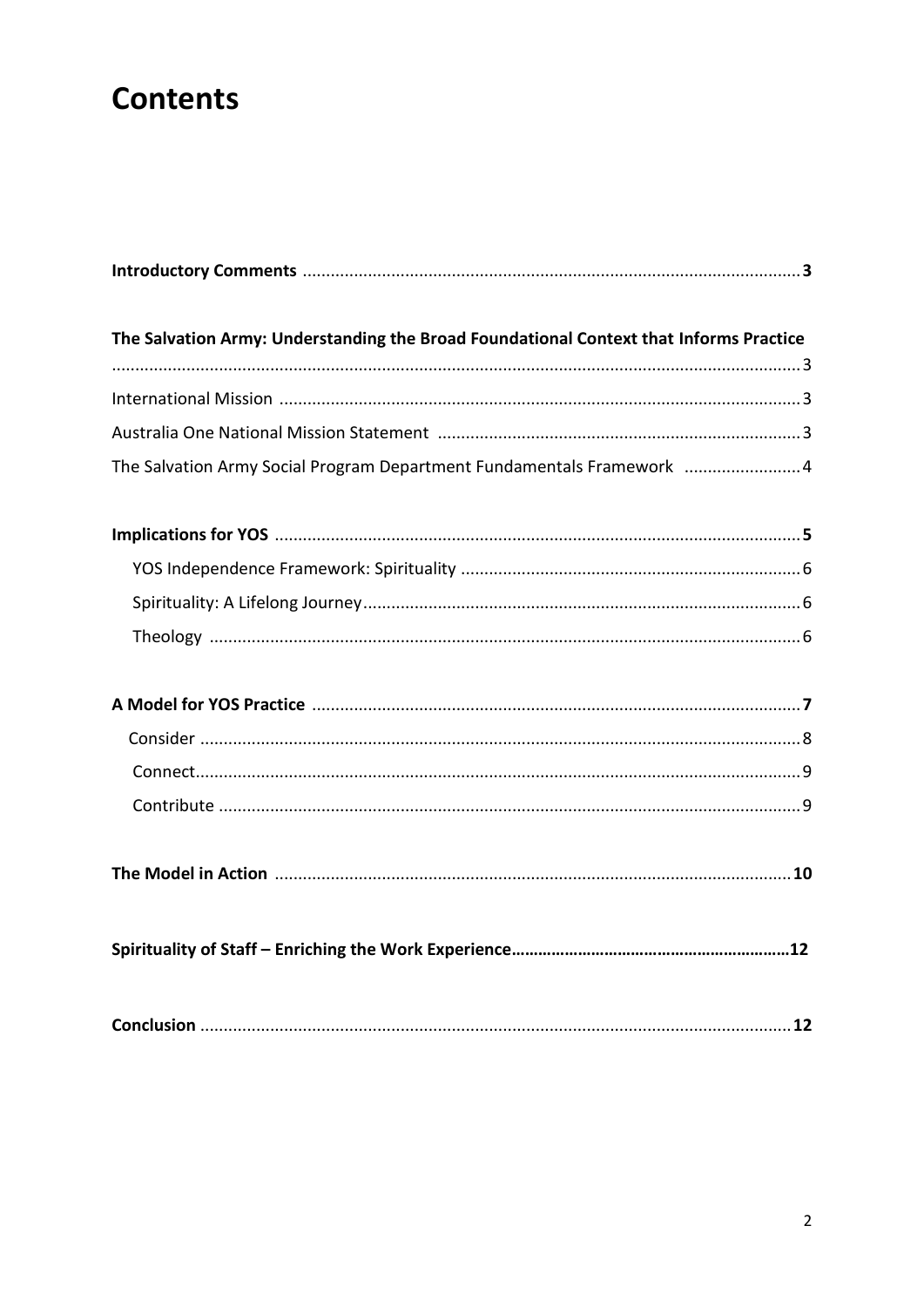# **The Salvation Army Youth Outreach Service**

# **Spiritual Framework**

#### **Introductory Comments**

The Salvation Army Youth Outreach Service (YOS) seeks to be intentional about transforming the whole person, body, mind and spirit. This document explores the spirituality component of the YOS Independence Framework in more detail.

YOS recognises that the term "spirituality" conjures a wide and varied response within people, therefore, the purpose of this document, this "Spiritual Framework," is to outline the what, why and how of spirituality in the YOS service context.

#### **THE SALVATION ARMY:**

### **Understanding the Broad Foundational Context that Informs Practice**

#### **International Mission**

The Salvation Army is an evangelical part of the universal Christian church. Its message is based on the Bible and its ministry is motivated by love for God. Its mission is to preach the Gospel of Jesus Christ and to meet human needs in His name without discrimination. The Salvation Army is committed to serving *the whole person – body, mind and spirit* – with integrity and respect, using creative solutions to positively transform lives.  $1$ 

#### **Australia One: National Mission Statement**

The Salvation Army is a Christian movement dedicated to sharing the love of Jesus. We share the love of Jesus by:

- *Caring for people:* 
	- o Being there when people need us most.
	- $\circ$  Offer care and compassion as a sacred encounter with transformative power.
- *Creating faith pathways:* 
	- o Taking a holistic approach to the human condition that values spirituality.
	- o We graciously share the Good News of Jesus and grow in faith together.
- *Building healthy communities:*
	- o Investing ourselves in relationships that promote mutual flourishing.

<sup>&</sup>lt;sup>1</sup> salvos.org.au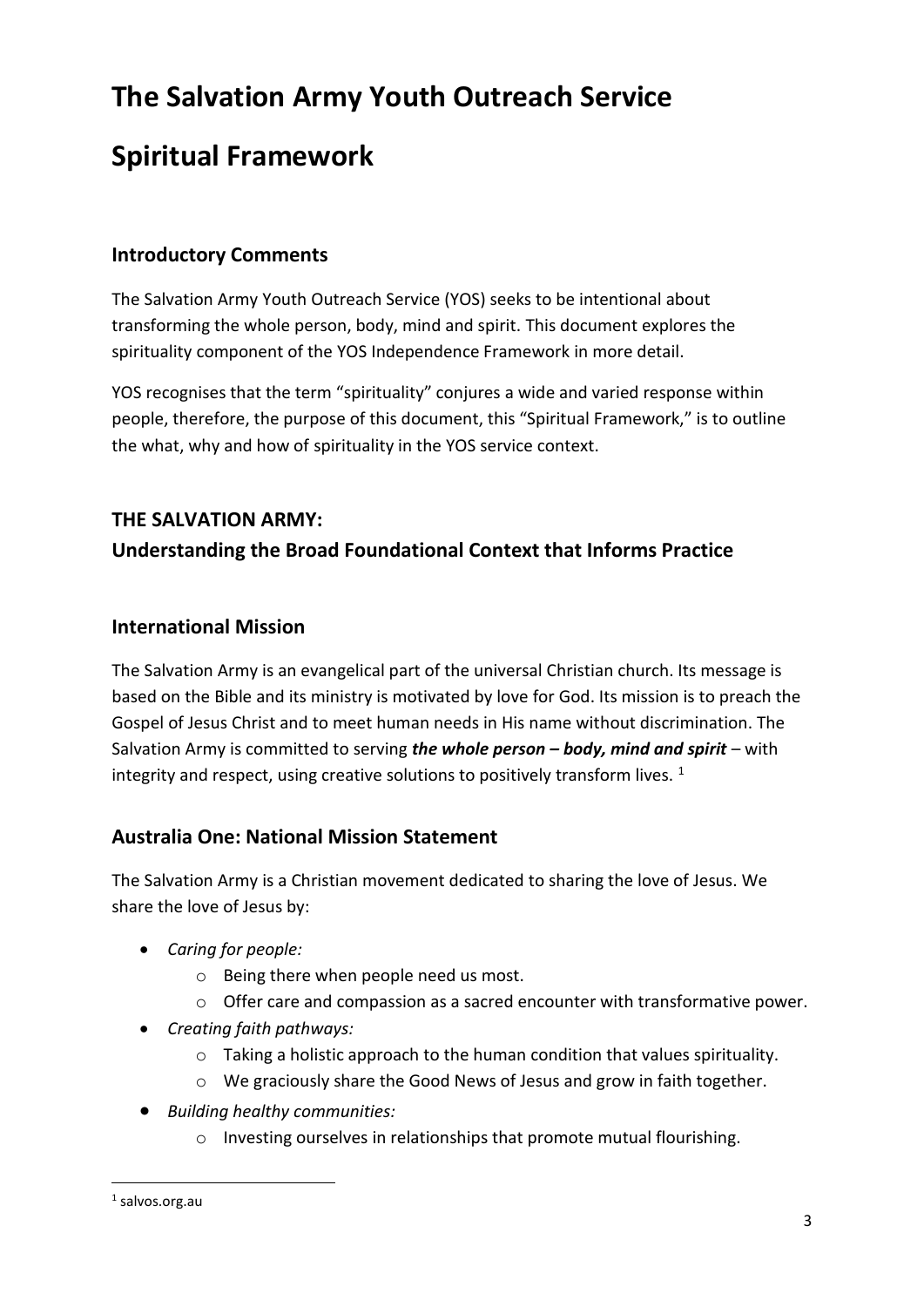- o We find the wholeness God intends for us in community.
- *Working for justice:*
	- o Tackling the social systems that harm creation and strip away human dignity.
	- $\circ$  We join God's work to build a fairer world where all can thrive. <sup>2</sup>

# **The Salvation Army Social Program Department The Fundamentals Framework**

The social department states, "*our purpose in serving people in our community is to ensure that every person is supported: practically, socially, and spiritually".* The recently published Fundamentals Framework reminds us that as a department within the social program we are more than simply a service provider. The Salvation Army mandates that as a distinctly Christian organisation we are transparent and honest and that we see all people as equal, made in the image of God. Our service provision, in both words and actions, should seek to bring wholeness to all people in need, welcoming them, and planning with them for new growth and sustainability.<sup>3</sup>

The Fundamentals Framework further details how what we believe about God (theology) shapes who we say we are, why we do what we do, and what it looks like to work with people on a daily basis (practice). The document reminds us that every person is unique and is of equal value and worth. Every person is entitled to be treated with respect regardless of any differences or group categories which may be applied, such as race, religion, status, age, gender, or sexual orientation.<sup>4</sup>

Practically, the purpose of our work is to facilitate opportunities through which people can make positive and personal concrete changes for themselves. Socially, the purpose of our work is to build meaningful relationships to connect people to the communities of their choice. Spiritually, the purpose of our work is to support people spiritually. <sup>5</sup>

> *Understanding this broad foundation that underpins all our work under the banner of The Salvation Army Youth Outreach Service is imperative as it continually voices the repeated mandate – body, mind and spirit.*

<sup>1</sup> <sup>2</sup> my.salvos.org.au/australia-one

<sup>&</sup>lt;sup>3</sup> The Fundamentals: Made in the Image of God: A Theologically Informed Practice Framework for People Work, 2017, Live Draft.

<sup>4</sup> The Fundamentals: Made in the Image of God: A Theologically Informed Practice Framework for People Work, 2017, Live Draft.

<sup>5</sup> The Fundamentals: Made in the Image of God: A Theologically Informed Practice Framework for People Work, 2017, Live Draft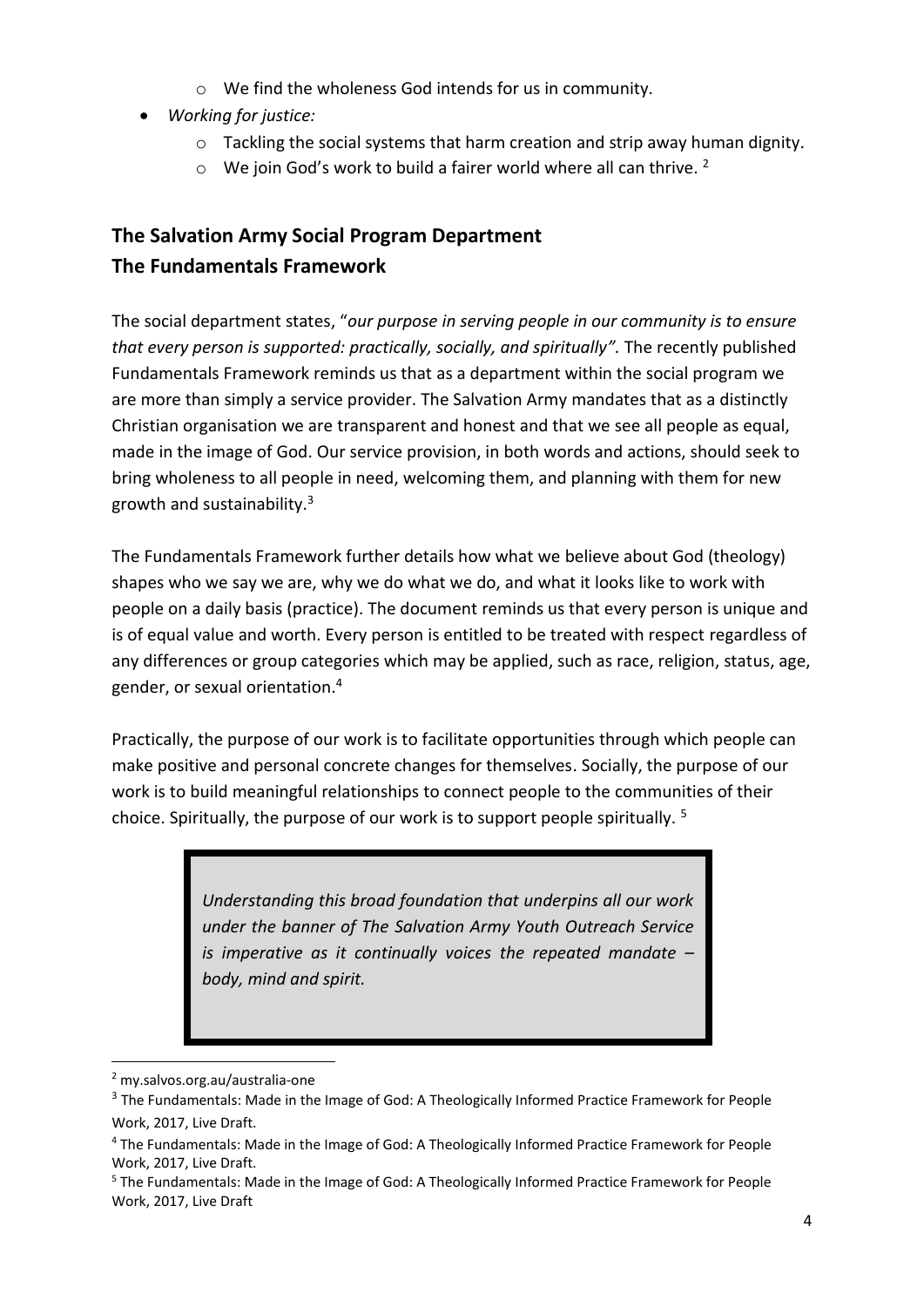

### **Implications for YOS**

As can be seen from this broad foundational Salvation Army context, the mandate for transformation of the whole person, body, mind and spirit is clear. It would be a dis-service to young people accessing YOS services and programs not to allow provision for client directed opportunities to address spirituality.

Spirituality, for the purposes of YOS, is not about making converts to Salvationism but rather it is about exploring the individual's faith journey, their way of seeing, being and acting in this world. Spirituality can most simply be understood as the way our lives are shaped by what we love and what we give ourselves to, what we place at the heart of our lives.<sup>6</sup>

We understand that not everyone who works for The Salvation Army identifies as Christian. The expectation, however, is that everyone who works for The Salvation Army is willing and able to facilitate a person's access to faith in Jesus Christ in a respectful and helpful way.<sup>7</sup> We are called to simply present Jesus. We are not called to criticise, attack or demolish the alternatives to Jesus. We are called to offer Jesus and allow people to make up their own minds.<sup>8</sup>

<sup>6</sup> www.whatiflearning.com/big-picture/christian-spirituality

<sup>&</sup>lt;sup>7</sup> The Fundamentals: Made in the Image of God: A Theologically Informed Practice Framework for People Work, 2017, Live Draft

<sup>&</sup>lt;sup>8</sup> http://hazelden.org.uk/pt02/art\_pt068\_modified\_engel\_full.htm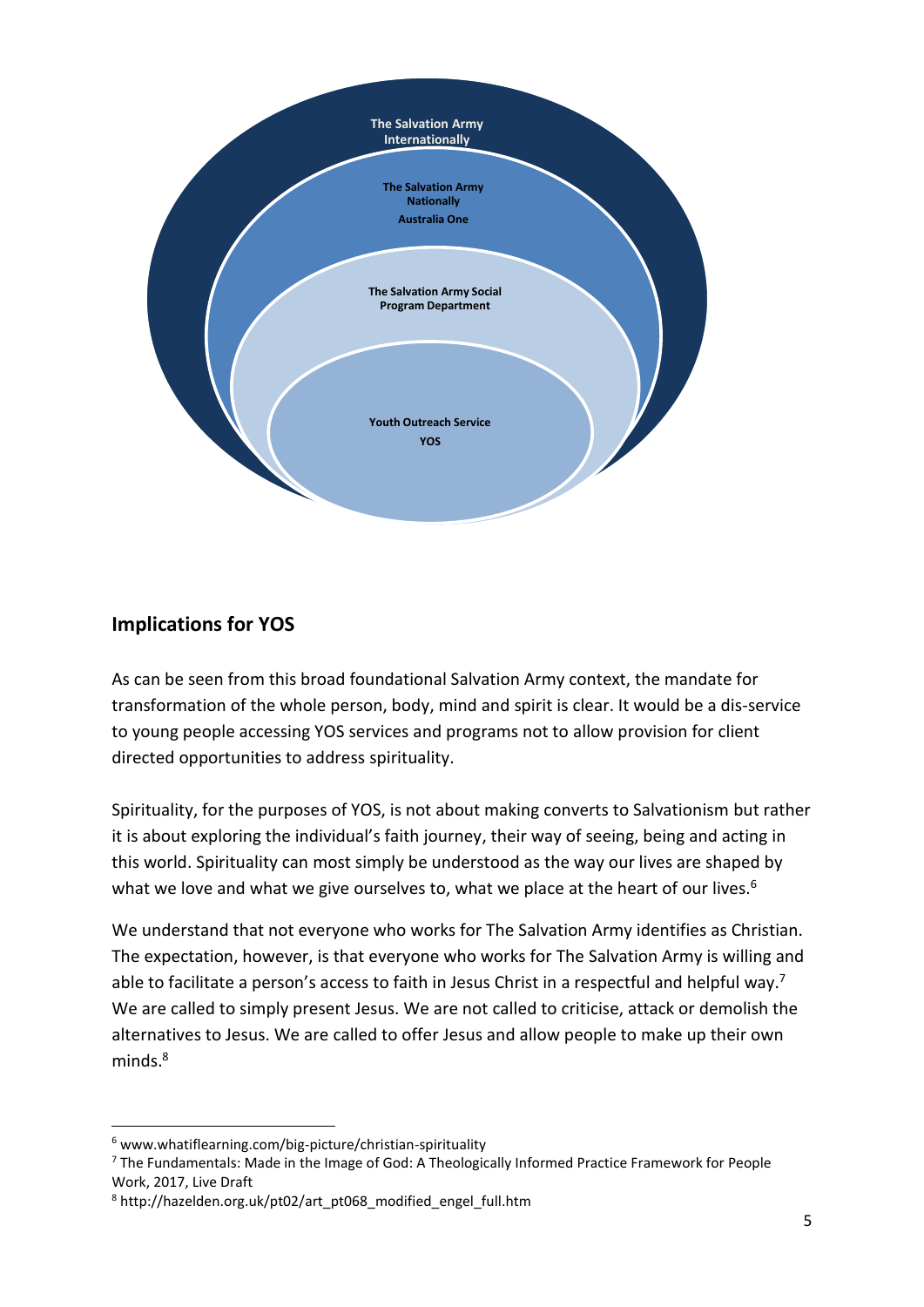*With the broad Salvation Army foundations outlined, and the implication for YOS understood, the following sections of this document will explore the what, why and how of spirituality in the YOS service context.* 

# **YOS Independence Framework Domain ENRICH: Spirituality**

**Description:** To address the "whole person" includes "body, mind and spirit" and this domain allows for the enrichment of the young person's life by considering the universality of spirituality to all of humanity. The outworking of this will differ for every individual but may include examining values and beliefs, understanding a way of existing in the world and defining one's sense of purpose. For young people to explore spirituality, youth workers must be aware of their own spirituality in order to provide a safe and secure environment, free of judgment or bias, for young people to voice their own expression of, and questions pertaining to, "faith" or "spirituality."

# **Spirituality – A Lifelong Journey**

Spirituality is a life long journey. The aim of YOS is to enable both staff and young people to explore their own faith journey, a journey as unique as the individual, in a safe and supportive context, recognising that everyone has their own unique experiences and stories that inform their beliefs and their place in the journey. While we may journey together we are all at different points on the pathway.

#### **The Theology**

As a distinctly Christian organisation, it is helpful to understand the theology behind the Christian spiritual journey. To this end a few examples are sited:

Willow Creek define this journey as a continuum with individuals progressing through four stages, being 1.exploring Christianity, 2.growing in Christ, 3.close to Christ and 4.Christcentred. 9

**<sup>.</sup>** <sup>9</sup> www.ghclc.org/welcome/spiritual-growth/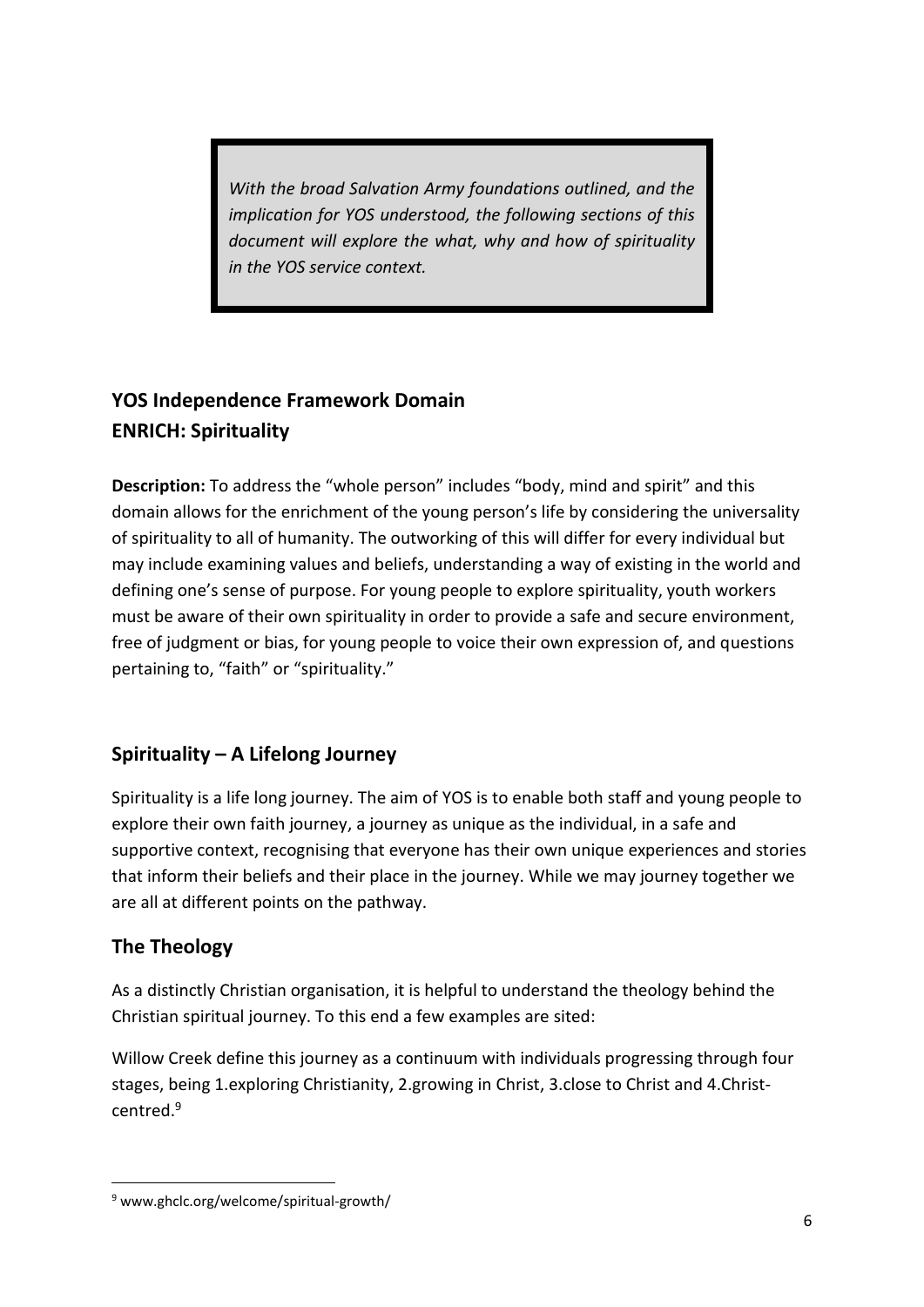Millard Erikson defines the steps in the journey as a process of growth and progress through salvation's steps of calling, conversion (repentance and faith), regeneration and sanctification.<sup>10</sup>

The Modified Engel Scale shows the journey as a continuum from minus twelve recorded as 'no God framework' through to positive four, 'being part of leadership' as depicted in the table below.<sup>11</sup>

| <b>LEVEL</b> | <b>DESCRIPTION</b>                                     |
|--------------|--------------------------------------------------------|
| $-12$        | No God framework                                       |
| $-11$        | <b>Experience of emptiness</b>                         |
| $-10$        | God framework                                          |
| -9           | Vague awareness and belief in God                      |
| -8           | Wondering if God can be known                          |
| $-7$         | Aware of Jesus                                         |
| -6           | Interested in Jesus                                    |
| -5           | <b>Experience of Christian love</b>                    |
| $-4$         | Aware of the basic facts of the Gospel                 |
| $-3$         | Aware of personal need                                 |
| $-2$         | Grasp the implications of the Gospel                   |
| $-1$         | Challenged to respond personally                       |
| 0            | Repentance and faith                                   |
| $+1$         | Holy Spirit and baptism                                |
| $+2$         | Functioning member of local Church                     |
| $+3$         | Continuing growth in character, lifestyle and service. |
| $+4$         | Part of team leadership                                |

# **A Model for YOS Practice**

1

Each of the models presented in the theology section of this document display the spiritual journey as a linear progression, however, a more accurate description of a dynamic, evolving spiritual journey may sometimes be one step forward, two steps back, a step out to the side, perhaps more cyclic, somewhat messy. There is no printed map to follow, however, the goal is to continue exploring and responding to our individual spiritual journey.

<sup>&</sup>lt;sup>10</sup> Erickson, Milard, J. "Christian Theology" 2<sup>nd</sup> Edition, 1993.

 $11$  ttp://hazelden.org.uk/pt02/art\_pt068\_modified\_engel\_full.htm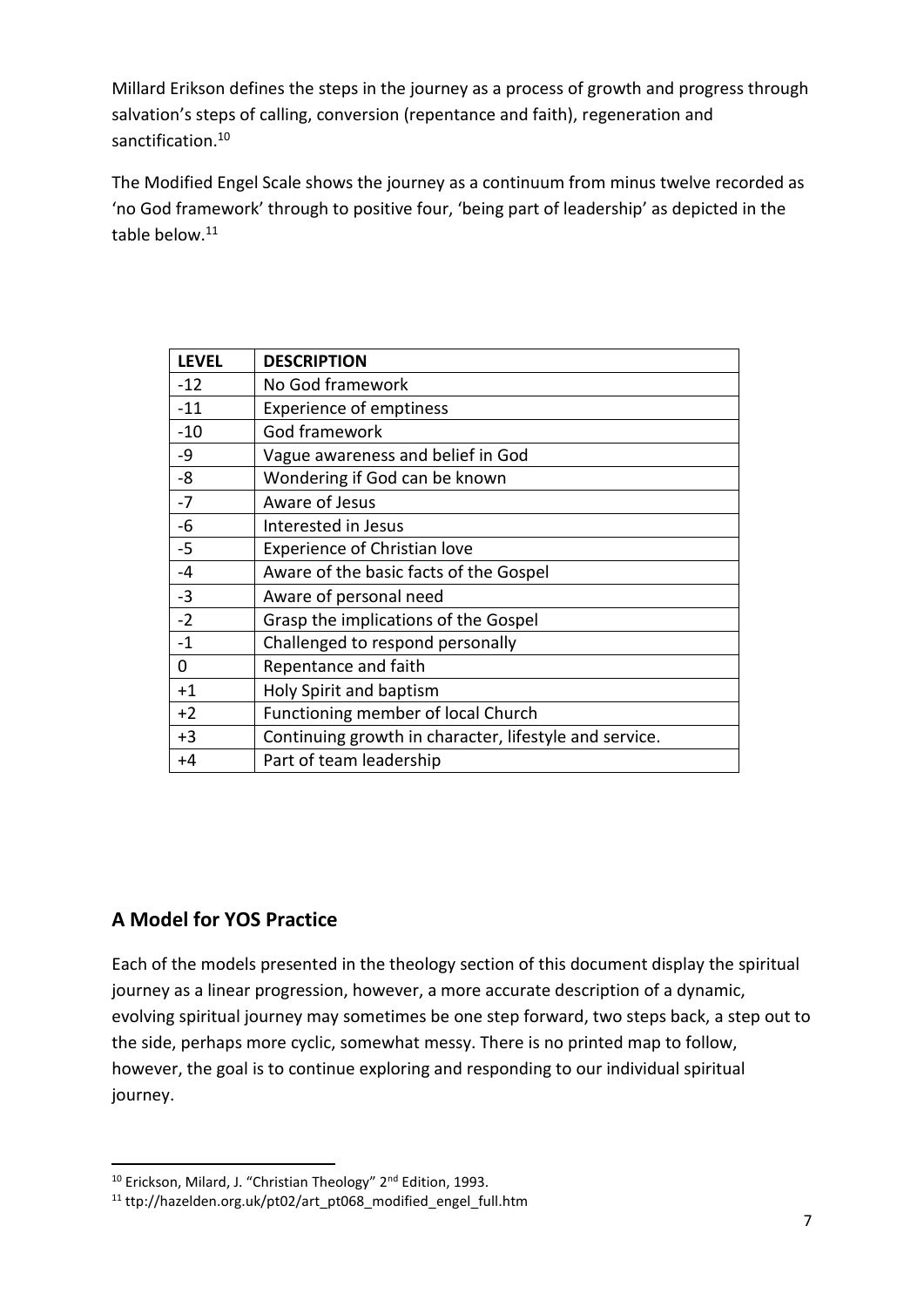The YOS model deliberately steps away from "christianese" religious terminology in order to increase accessibility for both staff and young people. This gives recognition to the array of experiences that staff and young people may have had with "the church" to date, some of which may not have been positive. The YOS Model seeks to respectfully welcome everyone, and to this end will examine the components of YOS practice under the headings of

# *Consider, Connect* and *Contribute.*



*The diagram of the YOS model highlights how the spiritual journey is inter-connected, not a simple linear progression.* 

# **CONSIDER**

This component is about considering the individual's passions, what shapes them, their personal story and their experiences to date. It allows people to simply explore spirituality and consider how their individual experience sits within the Christian narrative, to consider the person and vision of Jesus and what that might mean for them at this point in their journey.

This component broadly includes the pre-evangelisation, calling and salvation aspects of the church models discussed previously in the theology section.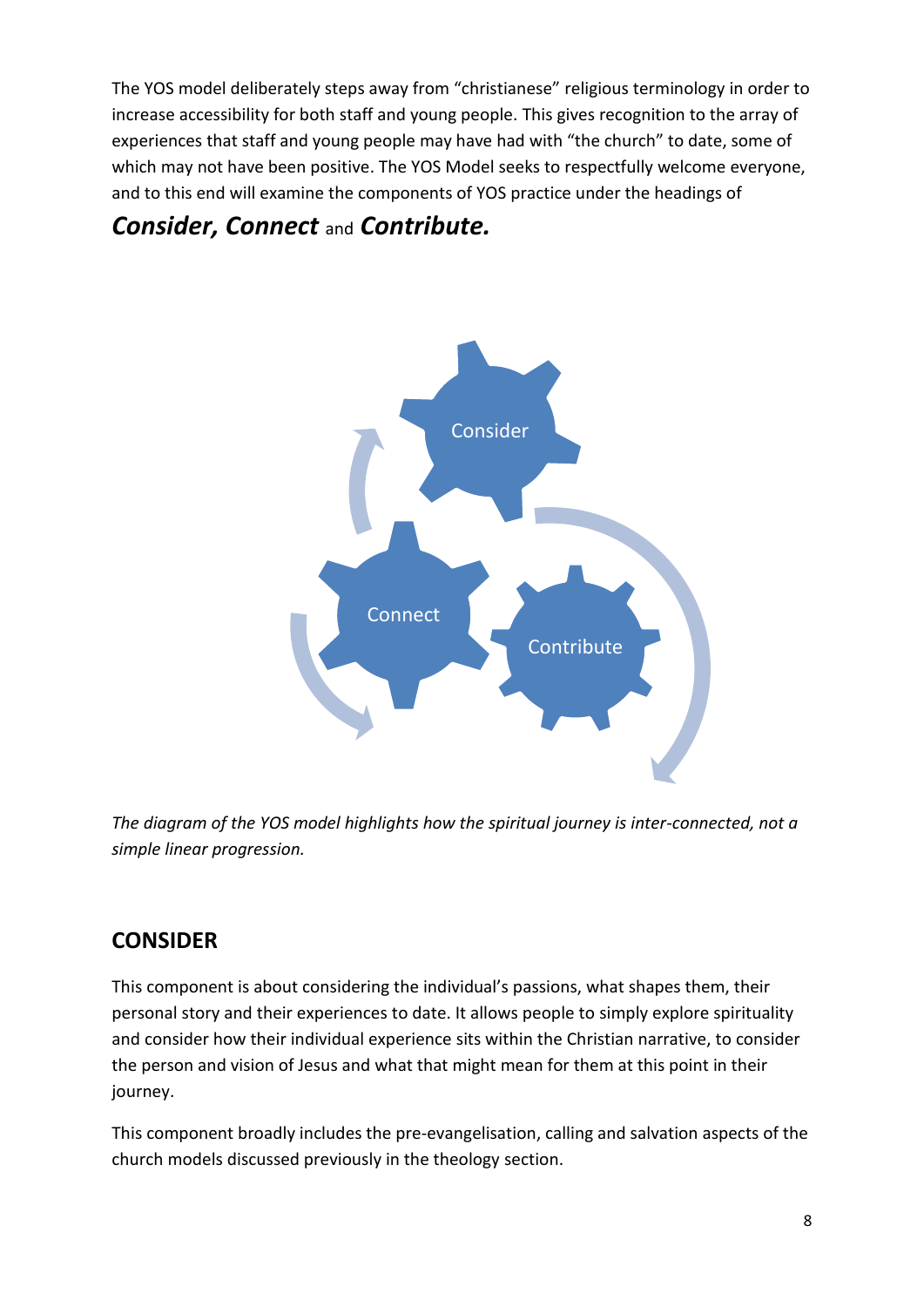# **CONNECT**

The spiritual journey is a communal one. This component is about building community with God and with others. It allows for connections built on understanding, respect and trust. In YOS practice these connections are not likely to be formal church connections, however, that is not excluded but rather, the connections fostered will more likely be informal and varied in style and structure and allow for young people to experience and grow in their faith journey.

This component, as related to the church models, is about the growing and maturing of Christian faith in community with others.

# **CONTRIBUTE**

This component is about how the individual lives out their spirituality. It includes the enriching of their personal journey, perhaps through spiritual disciplines, and also includes the contribution they make to transforming their community through sharing their story and applying their beliefs. The contribution may be as simple as sharing their story over a cup of tea. The contribution, like the journey, will be as unique as the individual and yet all contributions are of equal value in the richness and diversity they bring to the spiritual journey of us all.

In the church models, this component allows us to contribute by engaging in Jesus' mission in the world, often noted as service within the church. **12**

While the spiritual journey may not be able to be outlined in a convenient, one size fits all, linear document the questions central to spirituality in the context of YOS remain. People are inevitably shaped into something. This is non-negotiable. The real question then is into what are people shaped and how?<sup>13</sup> What opportunities does YOS provide for young people to consider their passion, what they will live for, their spirituality?

*The YOS Practice Model is about exploring together with young people the components of Consider, Connect and Contribute, however, having an easily accessible model is only effective if staff are equipped to implement the model into daily practice. To assist with this process this framework will examine the model in action.* 

<sup>&</sup>lt;sup>12</sup> "Catching Fire: Staff with Spirit, Spiritual Formation Framework for the Mission of Catholic Education" 2<sup>nd</sup> Edition. Archdiocese of Brisbane.

<sup>13</sup> www3.dbu.edu/naugle/pdf/TheMegaChurchMistake.pdf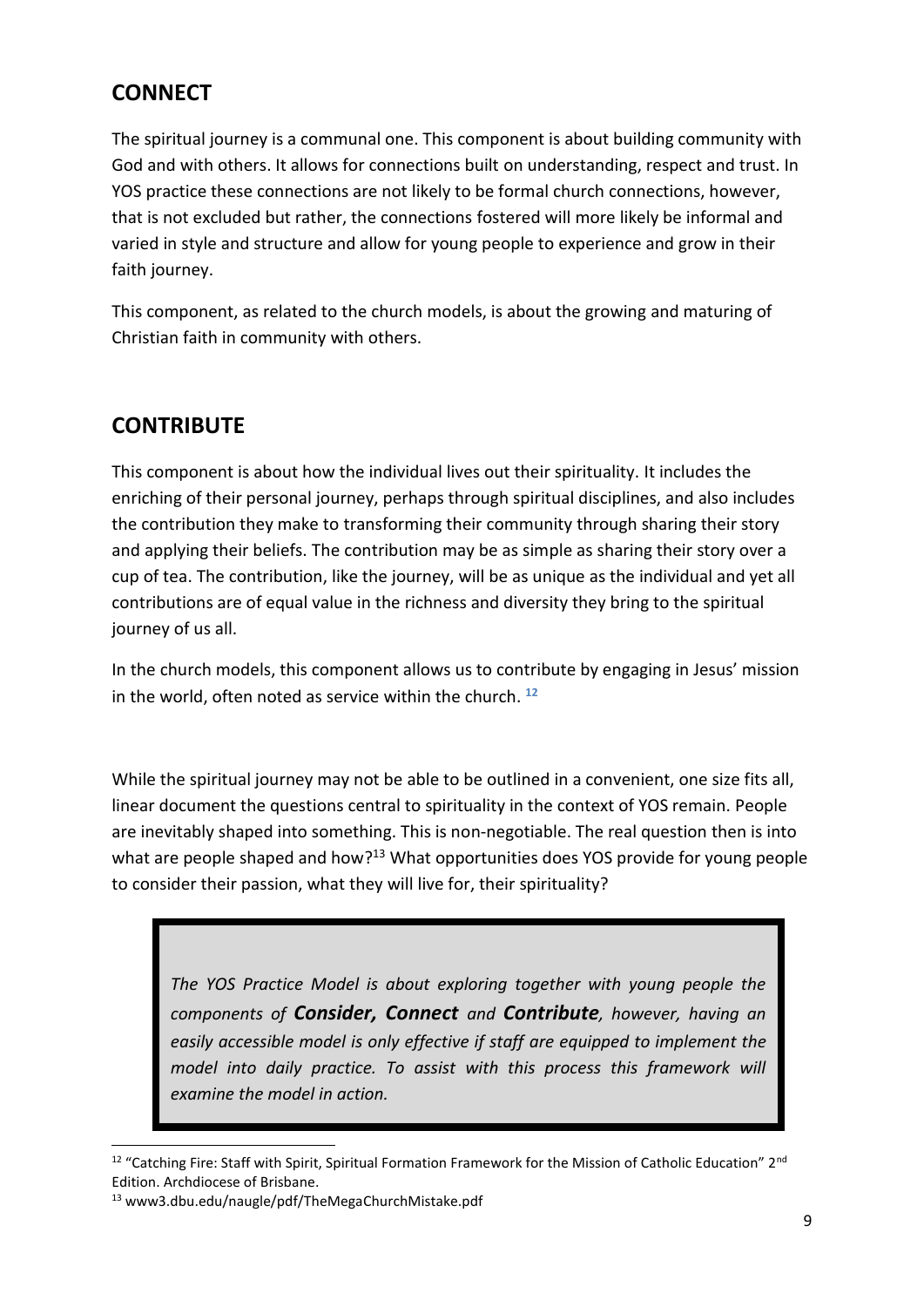# **THE MODEL IN ACTION AT YOS**

Exploration of the spiritual journey, while intentional, is in no way prescriptive. Exploring spirituality must be respectful of the young person and must, like all case work, be lead by the individual, recognising they are the expert in their own lives. This model is not intended to increase paperwork and/or workload. Rather than being an "additional duty," opportunity for exploring spirituality should permeate existing interactions in simple conversation and actions, and thereby allow for more concrete activity for those young people who identify the need/interest. And as with other case work, there can be referrals and partnerships with other organisations.

**The implementation of the model may include but is not limited to, the following actions and outcomes measurements:**

| <b>CONSIDER</b>                                                                                                                                                                                                                                                              | <b>CONNECT</b>                                                                                                                                               | <b>CONTRIBUTE</b>                                                                                     |
|------------------------------------------------------------------------------------------------------------------------------------------------------------------------------------------------------------------------------------------------------------------------------|--------------------------------------------------------------------------------------------------------------------------------------------------------------|-------------------------------------------------------------------------------------------------------|
| Client interview/ discussion where the<br>following types of questions are being<br>asked: 1. What do you most cherish?<br>2. What is your passion?<br>3. What is your purpose in life?<br>4. What are your goals in life?<br>5. What legacy do you wish to<br>leave behind? | Community dinners with<br>intentional conversations about<br>life considering spirituality,<br>perhaps featuring a special guest<br>such as a Salvo officer. | Gratitude pinboard - in office<br>spaces and online                                                   |
| % of young people asked as compared<br>to total client numbers for period.                                                                                                                                                                                                   | Number of attendees.                                                                                                                                         | Number of young people<br>contributing to pinboard.                                                   |
| Provision of a quiet space for<br>contemplation                                                                                                                                                                                                                              | Encourage and support<br>partnership with Street Level<br>and/or local church (Pine Rivers<br>Salvos) or other faith community.                              | Spiritual journey "blog"<br>monitored by and participated<br>in by youth work and education<br>staff. |
| Number of young people accessing<br>space compared with number<br>accessing wider YOS space.                                                                                                                                                                                 | % of young people engaged with<br>a faith community.                                                                                                         | % of young people engaging the<br>the blog.                                                           |
| Providing Bibles for reading                                                                                                                                                                                                                                                 | Providing opportunity to discuss<br>Bible readings and their<br>meaning/application                                                                          | Conversations about life<br>considering spirituality                                                  |
| Number of Bibles accessed for<br>reading.                                                                                                                                                                                                                                    | % of young people engaging in<br>discussion.                                                                                                                 |                                                                                                       |
| Prayer request box in office and/or<br>online                                                                                                                                                                                                                                | Providing opportunity to pray<br>together with or for a young                                                                                                | Hospitality                                                                                           |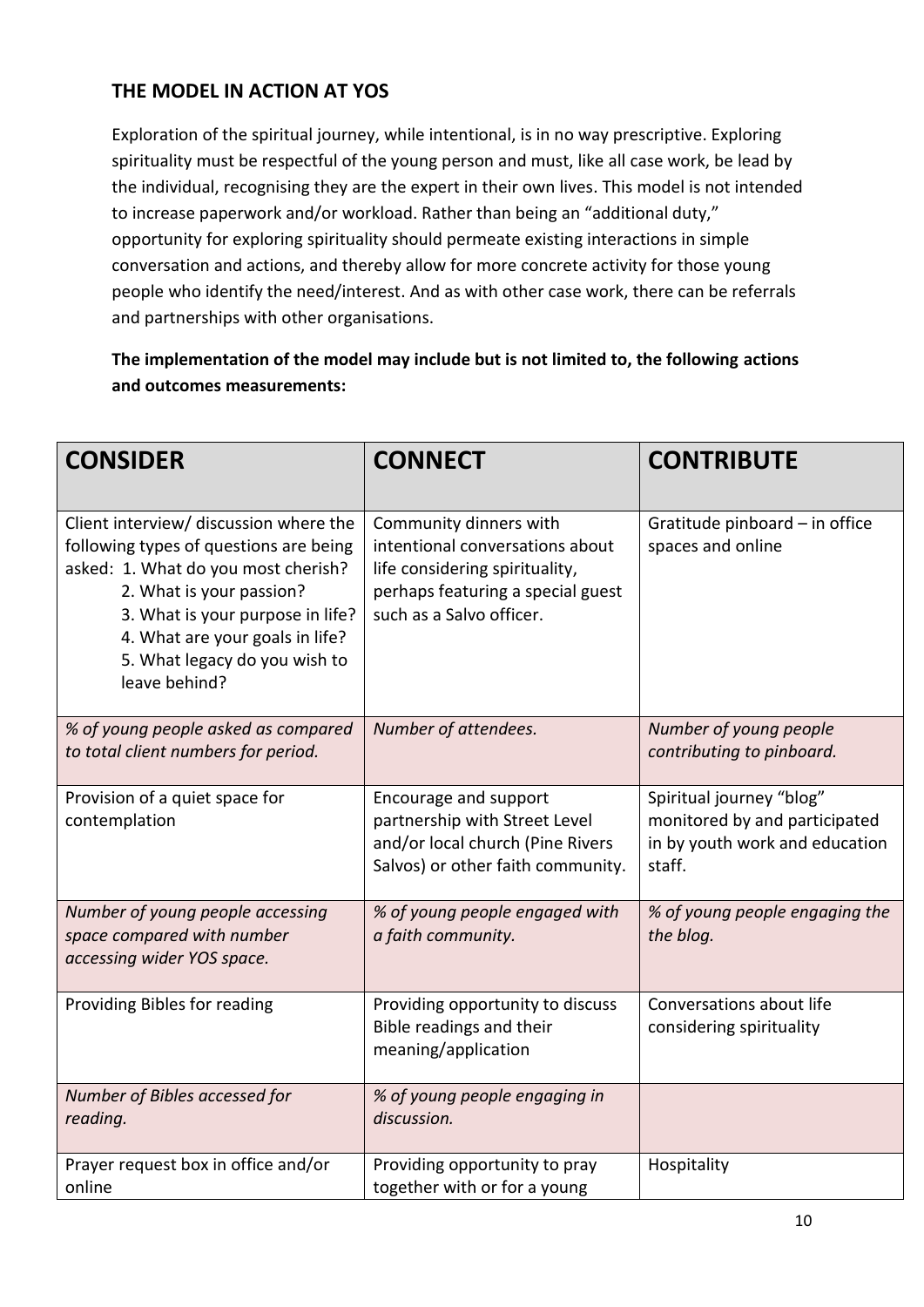|                                                                                                                                                                                                            | person/people, conversational<br>prayer.                                                                |                                                                                                 |
|------------------------------------------------------------------------------------------------------------------------------------------------------------------------------------------------------------|---------------------------------------------------------------------------------------------------------|-------------------------------------------------------------------------------------------------|
| Number of requests made per month.                                                                                                                                                                         | % of young people engaging in<br>prayer.                                                                | Number of young people<br>participating (e.g. hosting<br>dinner)                                |
| A safe place to chat about any aspect<br>of life                                                                                                                                                           | Spiritual journey "blog," allowing<br>for online connection, prayer and<br>discussion of faith          | Inclusivity                                                                                     |
|                                                                                                                                                                                                            |                                                                                                         |                                                                                                 |
| Listening to and reflecting with others<br>about our experience                                                                                                                                            | One to one or group experiences<br>with spiritual mentors <sup>14</sup>                                 | Social justice/advocacy                                                                         |
|                                                                                                                                                                                                            | % of young people requesting and<br>engaging with a spiritual mentor.                                   |                                                                                                 |
| Participating in an Alpha course or<br>similar                                                                                                                                                             | Respectfully listening to, and<br>reflecting with, others about our<br>experience, hearing our stories. | Volunteering                                                                                    |
| Number of participants                                                                                                                                                                                     |                                                                                                         | Number of young people in<br>volunteering options.                                              |
| Weeky Bible verse displayed in YOS<br>spaces. Written in a modern<br>translation, such as The Message, and<br>allowing for conversation around that<br>verse and what it could mean for the<br>individual. | Allowing time for the journey,<br>intentionally including spirituality<br>in case work.                 | Spiritual disciplines including<br>meditation, prayer, study,<br>solitude, service, celebration |
| Number of young people engaging in<br>conversation about verse.                                                                                                                                            |                                                                                                         | % of young people engaging in<br>these activities.                                              |
|                                                                                                                                                                                                            | Dialogue with other traditions<br>and faiths <sup>15</sup> as lead by the young<br>people.              |                                                                                                 |
|                                                                                                                                                                                                            | Number of young people<br>engaging in discussion.                                                       |                                                                                                 |

<sup>&</sup>lt;sup>14</sup> www.sarmy.org.au/en/Ministry/Spiritual-Life-Development/Spiritual-Direction

<sup>15</sup> "Catching Fire: Staff with Spirit, Spiritual Formation Framework for the Mission of Catholic Education" 2nd Edition. Archdiocese of Brisbane.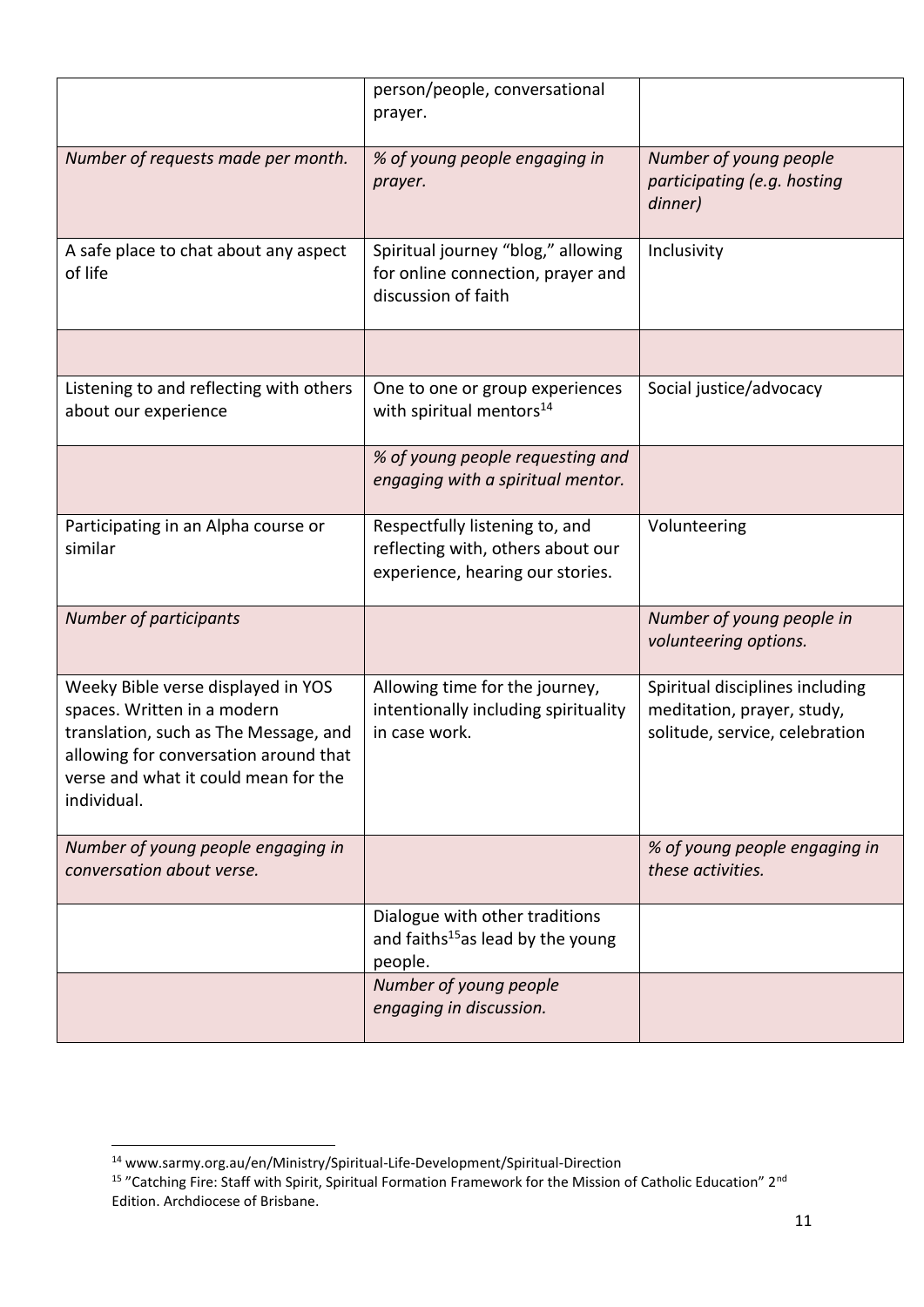*The process of exploring spirituality with young people cannot be forced or overly structured but rather it needs to be organic and free to evolve in response to the direction and needs of the young person. As previously stated, we are to present the opportunity to explore spirituality, to consider what this means for each individual and allow the young person to make their own choice, as with all aspects of our work with people.*

#### **Spirituality of Staff – Enriching the Work Experience**

Recognising that the whole person, body, mind and spirit, comes to work, YOS also needs to provide opportunity for staff to explore their spirituality. While the body allows tasks to be completed and the mind allows thought, judgment and action, the spirit gives capacity to bring our passions to work. For most staff working in this field there are passions for justice, service and care and by integrating the whole person we allow for greater authenticity and subsequently, job satisfaction and productivity $^{16}$ .

Making time and providing space for staff to explore their own spirituality could be as simple as quiet reflection before meetings, praying together, sharing our stories and listening to others, allowing space for reflection and quiet time, celebrating achievements and highlighting the talents and passions that made it happen.

YOS already engages in many of these practices but by ensuring management promote the opportunities staff will be enriched just as the young people we work alongside.

**<sup>.</sup>** <sup>16</sup> Economy of Communion https://eocnoam.org